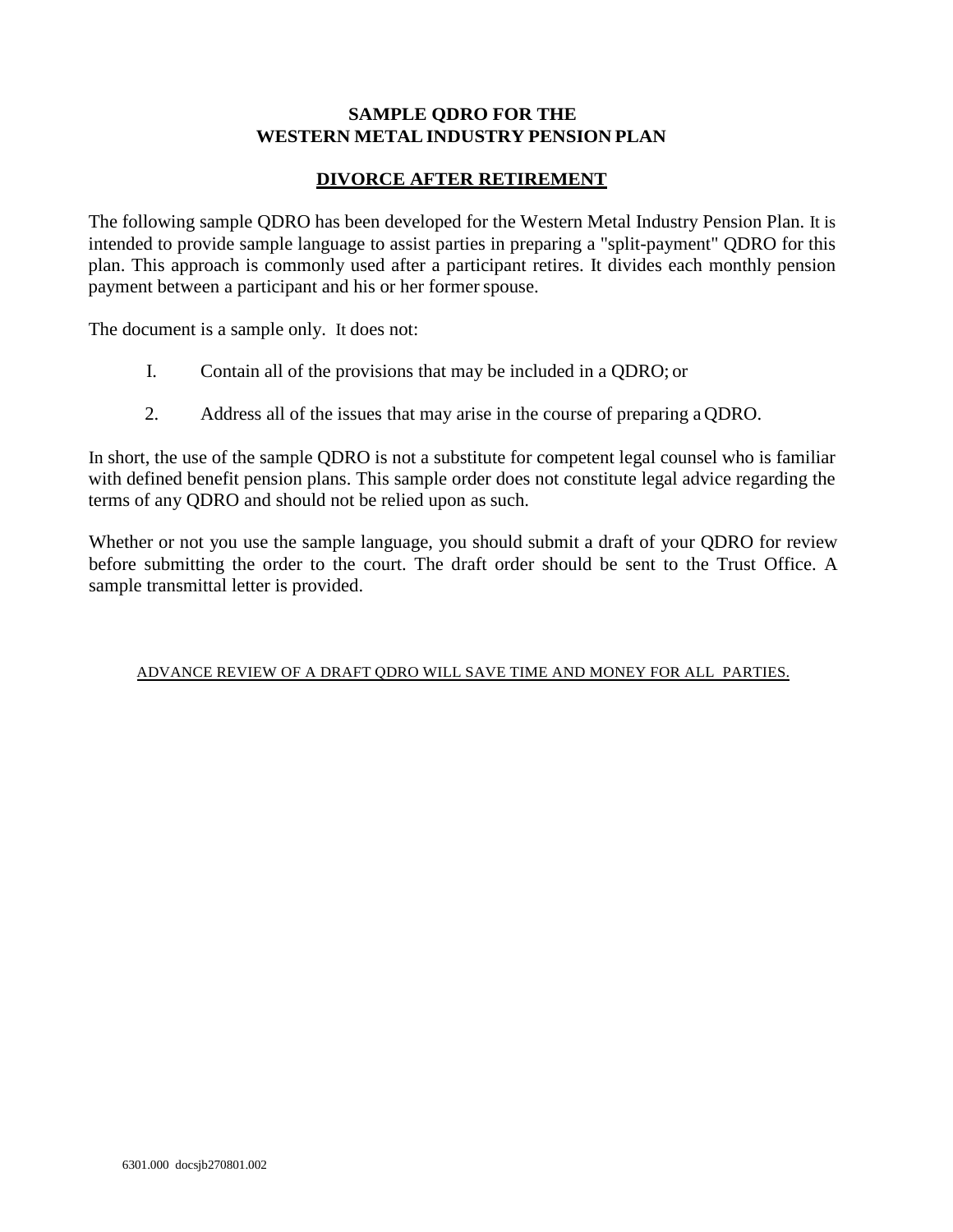# **[SAMPLE TRANSMITTAL LETTER]**

[Date]

Board of Trustees Western Metal Industry Pension Plan PO Box 34203 Seattle, WA 98124-1203

Re: QDRO - [Participant] and[Alternate Payee]

DearPlanAdministrator:

Enclosed is a [draft] [court approved] Qualified Domestic Relations Order ("Order") impacting the benefits of [Participant] under the Western Metal Industry Pension Plan.

As noted in the Order, the social security number and date of birth of the Participant and Alternate Payee will be provided separately. They are as follows:

### **Participant**

Participant: Social SecurityNumber: Date of Birth:

[Participant's Name] [Participant's SSN] [Participant's Birth Date]

### **AlternatePayee**

Alternate Payee: Social Security Number: Date of Birth:

[Alternate Payee's Name] [Alternate Payee's SSN] [Alternate Payee's Birth Date]

If further information is needed in connection with this QDRO, please contact [name] at [number].

Sincerely,

# [name]

Counselfor[Participant][AlternatePayee]

cc: [name],Counselfor[Participant][AlternatePayee]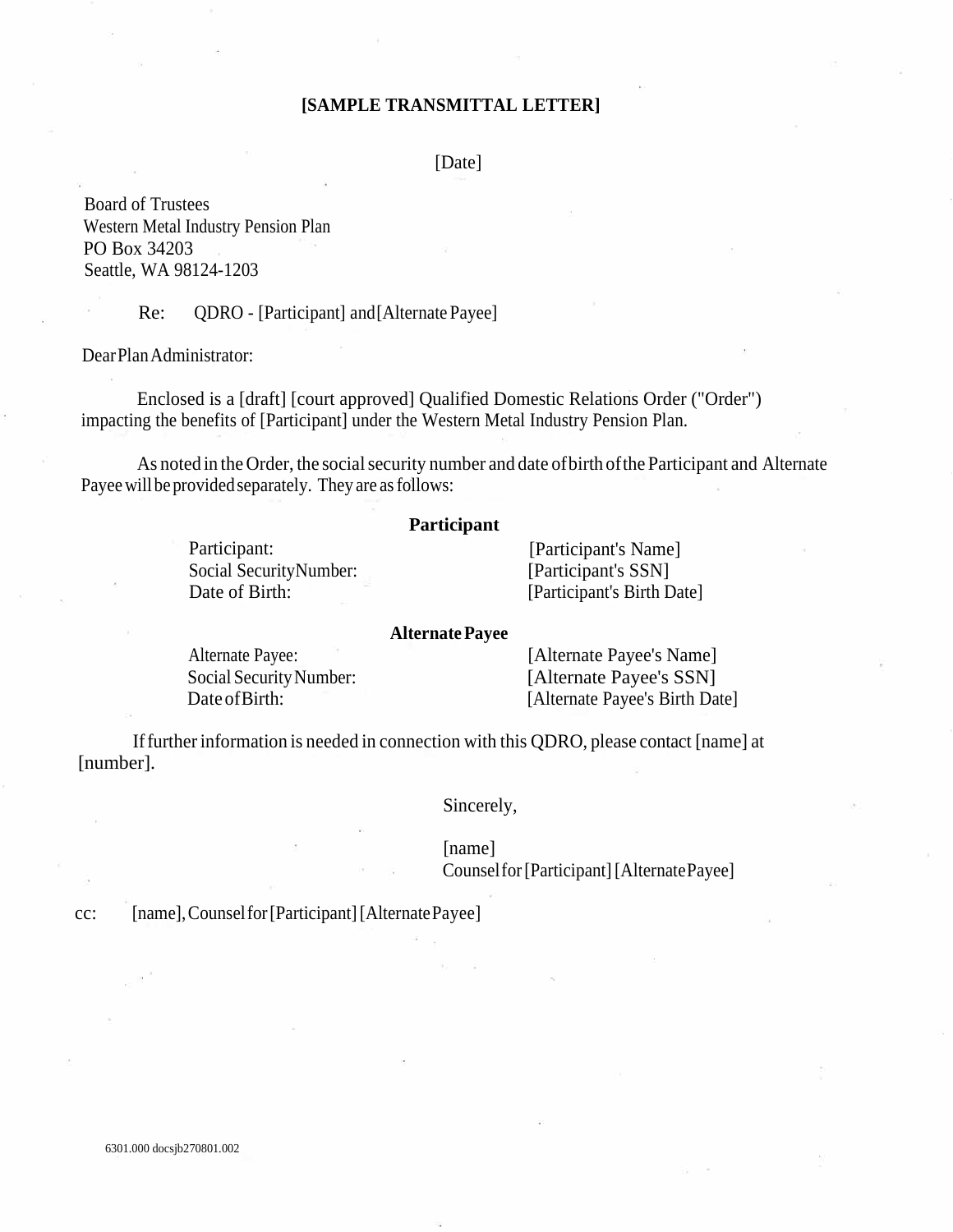| 1                       |                                                                                                                                                                                                                                                                                           | <b>[-Sample Split-Payment ODRO for Retirees-]</b>                                |
|-------------------------|-------------------------------------------------------------------------------------------------------------------------------------------------------------------------------------------------------------------------------------------------------------------------------------------|----------------------------------------------------------------------------------|
| $\overline{2}$<br>3     |                                                                                                                                                                                                                                                                                           |                                                                                  |
| 4                       |                                                                                                                                                                                                                                                                                           |                                                                                  |
| 5                       |                                                                                                                                                                                                                                                                                           |                                                                                  |
| 6                       | IN THE SUPERIOR COURT OF THE STATE OF<br>IN AND FOR THE COUNTY OF <i>[COUNTY]</i>                                                                                                                                                                                                         | [STATE]                                                                          |
| 7                       | IN RE THE MARRIAGE OF:                                                                                                                                                                                                                                                                    |                                                                                  |
| 8                       | [PETITIONER'S NAME],                                                                                                                                                                                                                                                                      | NO.                                                                              |
| 9<br>10                 | Petitioner,                                                                                                                                                                                                                                                                               | <b>QUALIFIED DOMESTIC RELATIONS</b><br><b>ORDER-</b> Western Metal Industry      |
| 11                      | V.                                                                                                                                                                                                                                                                                        | <b>Pension Plan</b>                                                              |
| 12                      | [RESPONDENT'S NAME],                                                                                                                                                                                                                                                                      |                                                                                  |
| 13                      | Respondent.                                                                                                                                                                                                                                                                               |                                                                                  |
| 14                      | WHEREAS, the Court has jurisdiction over all parties and over the subject matter in this dissolution action; and                                                                                                                                                                          |                                                                                  |
| 15<br>16                | WHEREAS, the parties to this Order and Court intend this Order to be a Qualified Domestic<br>Relations Order (hereinafter referred to as "Order" or "QDRO") as that term is<br>used in the Retirement Equity Act of 1984, as amended, and interpreted in accordance with<br>that Act; and |                                                                                  |
| 17                      |                                                                                                                                                                                                                                                                                           | WHEREAS, the parties have stipulated that the Court shall enter this Order as an |
| $\mathbf{1}$<br>8<br>19 | Addendum to the Decree of Dissolution of Marriage filed herein on <i>[date filed with court]</i> .<br>IT IS HEREBY ORDERED by the Court as follows:                                                                                                                                       |                                                                                  |
| 20                      | <b>Definitions.</b> The following are the definitions used in this Order:<br>1.                                                                                                                                                                                                           |                                                                                  |
| 21                      | "Participant:"<br>1.1<br>Address:                                                                                                                                                                                                                                                         | [Participant's Name]<br>[Address]                                                |
| 22                      |                                                                                                                                                                                                                                                                                           |                                                                                  |
| 23                      |                                                                                                                                                                                                                                                                                           |                                                                                  |
|                         | <b>QUALIFIED DOMESTIC RELATIONS</b><br>ORDER-!<br>6301.000 docs jb27080!.002                                                                                                                                                                                                              |                                                                                  |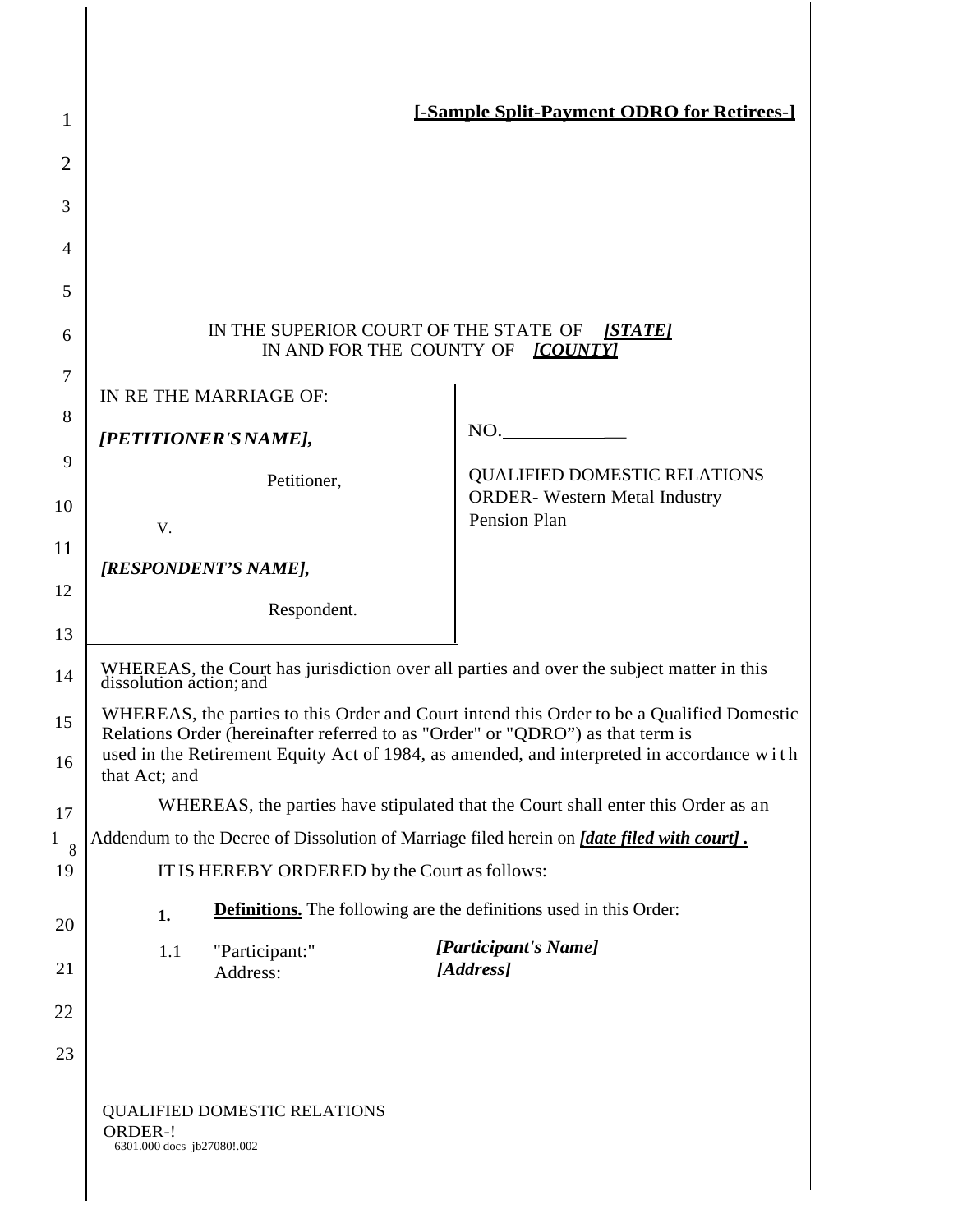| 1<br>$\overline{c}$ | Plan Administrator. |                                                | The Participant's social security number and date of birth will be provided separately to the                                                                                                                                                                                         |
|---------------------|---------------------|------------------------------------------------|---------------------------------------------------------------------------------------------------------------------------------------------------------------------------------------------------------------------------------------------------------------------------------------|
| 3                   | 1.2                 | "Alternate Payee:"<br>Relationship to          | [Alternate Payee's Name]                                                                                                                                                                                                                                                              |
| 4                   | I                   | Participant:                                   | [Relationship to Participant]                                                                                                                                                                                                                                                         |
| 5                   |                     | Address:                                       | $(e.g. former\,space)$                                                                                                                                                                                                                                                                |
|                     |                     |                                                | [Address]                                                                                                                                                                                                                                                                             |
| 6<br>7              |                     | provided separately to the Plan Administrator. | The Alternate Payee's social security number and date of birth will be                                                                                                                                                                                                                |
| 8                   | 1.3                 | "Plan"                                         | Western Metal Industry Pension Plan                                                                                                                                                                                                                                                   |
| 9                   | 1.4                 | "Plan Administrator"<br>Address:               | <b>Board of Trustees</b><br>Western Metal Industry Pension Plan                                                                                                                                                                                                                       |
| 10                  |                     |                                                | PO Box 34203<br>Seattle, WA 98124                                                                                                                                                                                                                                                     |
| 11                  |                     |                                                |                                                                                                                                                                                                                                                                                       |
| 12                  |                     |                                                | 2. Division of Marital Property. This Order is entered pursuant to <i>[describe</i><br><i>applicable state domestic relations law]</i> . This Order hereby creates and recognizes the<br>existence of the Alternate Payee's rights to receive a portion of the Participant's benefits |
| 13                  | under the Plan.     |                                                |                                                                                                                                                                                                                                                                                       |
| 14                  | 3.                  | pension benefit from the Plan.                 | <b>Participant's Retirement.</b> Participant is now retired and is receiving a monthly                                                                                                                                                                                                |
| 15                  | 4.                  | <b>Payments to Alternate Payee.</b>            |                                                                                                                                                                                                                                                                                       |
| 16                  |                     | 4.1                                            | <b>Alternate Pavee to Split Payments during Participant's Lifetime</b>                                                                                                                                                                                                                |
| 17                  |                     |                                                | Effective the first day of the month after this order is presented to the<br>Plan, and upon the approval of this order by the Plan Administrator as a qualified domestic                                                                                                              |
| 18                  |                     |                                                | relations order, the Alternate Payee is awarded <i>[what percent or dollar amount]</i> of each of<br>the Participant's monthly retirement income payments from the Plan.                                                                                                              |
| 19                  |                     | (a)                                            | <b>Post-Retirement Benefit Improvements</b>                                                                                                                                                                                                                                           |
| 20                  |                     |                                                | Alternate Payee <i>[is/is not]</i> entitled to a pro rata share of bonus                                                                                                                                                                                                              |
| 21                  |                     |                                                | checks, post-retirement benefit improvements, or other ad-hoc payments from the Plan.                                                                                                                                                                                                 |
| 22                  |                     |                                                |                                                                                                                                                                                                                                                                                       |
| 23.                 |                     |                                                |                                                                                                                                                                                                                                                                                       |
|                     | ORDER-2             | <b>QUALIFIED DOMESTIC RELATIONS</b>            |                                                                                                                                                                                                                                                                                       |

 $\overline{\phantom{a}}$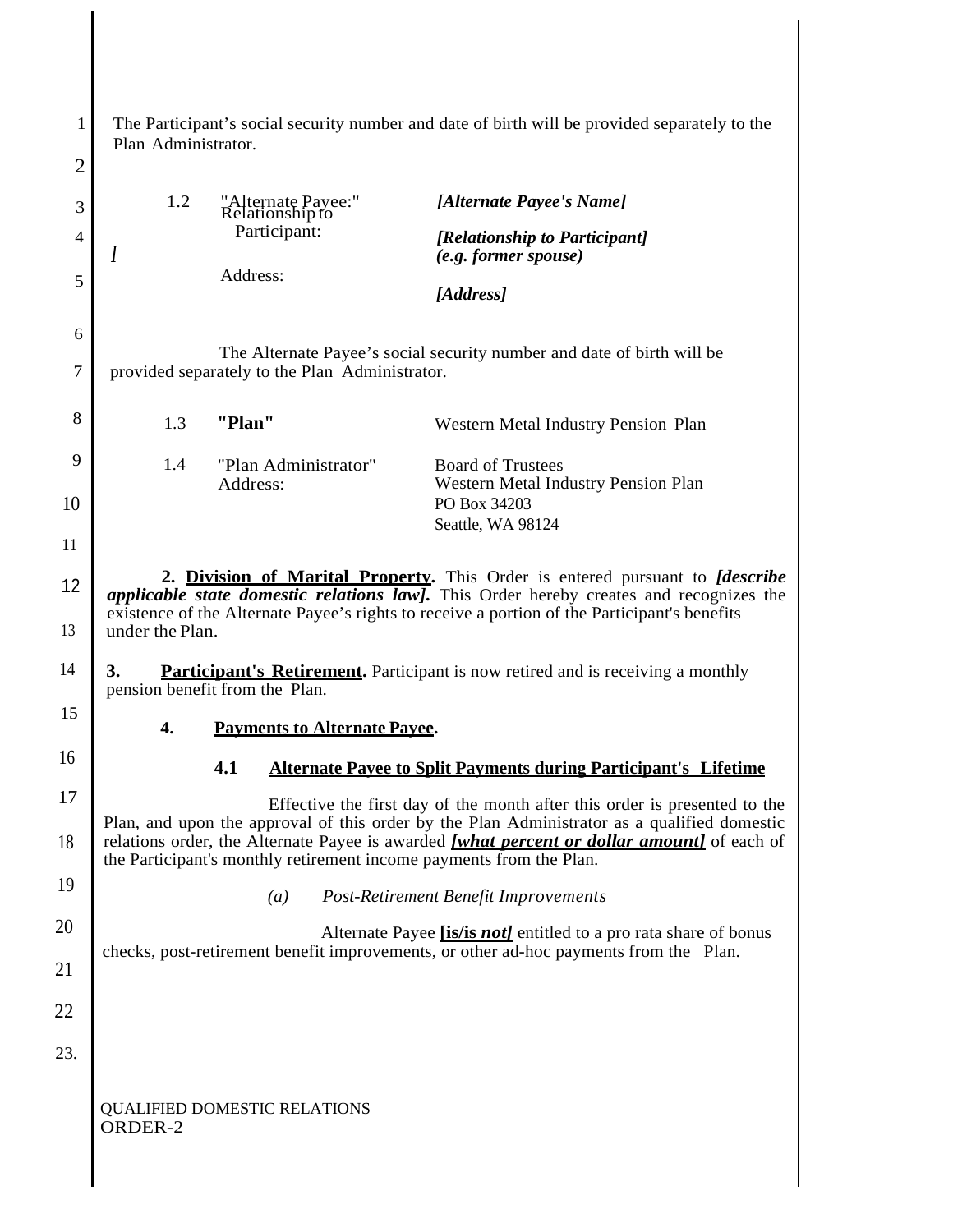| 1              | <b>Suspension of Benefit Provisions</b><br>(b)                                                                                                                                                                                                                                                                                         |
|----------------|----------------------------------------------------------------------------------------------------------------------------------------------------------------------------------------------------------------------------------------------------------------------------------------------------------------------------------------|
| $\overline{2}$ | In the event the Participant returns to work after retirement,<br>retirement income payments may cease, in whole or in part, as a result of the Plan's                                                                                                                                                                                 |
| 3              | suspension of benefit provisions.                                                                                                                                                                                                                                                                                                      |
| 4              | If the Participant returns to work, such that retirement<br>income payments are partially suspended, the remaining benefit shall be used to:                                                                                                                                                                                           |
| 5              | First to pay the amount awarded to the Alternate Payee under<br>$(i)$<br>this Section 4.1; then                                                                                                                                                                                                                                        |
| 6              | any remaining retirement income payment shall be<br>(ii)<br>payable to the Participant.                                                                                                                                                                                                                                                |
| $\overline{7}$ |                                                                                                                                                                                                                                                                                                                                        |
| 8              | If the amount payable as a result of the suspension of<br>retirement income payments is not sufficient to pay the entire amount awarded to the<br>Alternate Payee, then the Alternate Payee shall be entitled to the entire remaining                                                                                                  |
| 9              | retirement income payment, after the application of the Plan's suspension of benefit<br>provisions.                                                                                                                                                                                                                                    |
| 10             | 4.2<br><b>Death Benefit Provisions</b>                                                                                                                                                                                                                                                                                                 |
| 11             | (a)<br>Single Life Annuity                                                                                                                                                                                                                                                                                                             |
| 12             | If the Participant is receiving a single life annuity, then all benefit payments shall cease upon the Participant's death.                                                                                                                                                                                                             |
| 13             | Single Life Annuity, With Minimum Number of Payments<br>(b)<br>Guaranteed                                                                                                                                                                                                                                                              |
| 14             |                                                                                                                                                                                                                                                                                                                                        |
| 15             | If the Participant elected to receive a single-life annuity, with<br>a minimum number of payments guaranteed, the Alternate Payee shall continue to be entitled to receive the benefits awarded under Section 4.1 of this order, until the earlier of: (1) the death of the Alternate Payee, or (2)                                    |
| 16             | have been made by the Plan.                                                                                                                                                                                                                                                                                                            |
| 17             | Joint and Survivor Annuity<br>(c)                                                                                                                                                                                                                                                                                                      |
| 18             | If the Alternate Payee was a joint annuitant under a joint-and- surv1vor annuity, the<br>Alternate Payee shall continue to be the joint-annuitant for such benefit. Accordingly, upon<br>the death of the Participant, the Alternate Payee shall be entitled to receive survivor<br>benefits, as provided under the terms of the Plan. |
| 20             |                                                                                                                                                                                                                                                                                                                                        |
| 21             |                                                                                                                                                                                                                                                                                                                                        |
| 22             |                                                                                                                                                                                                                                                                                                                                        |
| 23             |                                                                                                                                                                                                                                                                                                                                        |
|                | <b>QUALIFIED DOMESTIC RELATIONS</b><br>ORDER-3                                                                                                                                                                                                                                                                                         |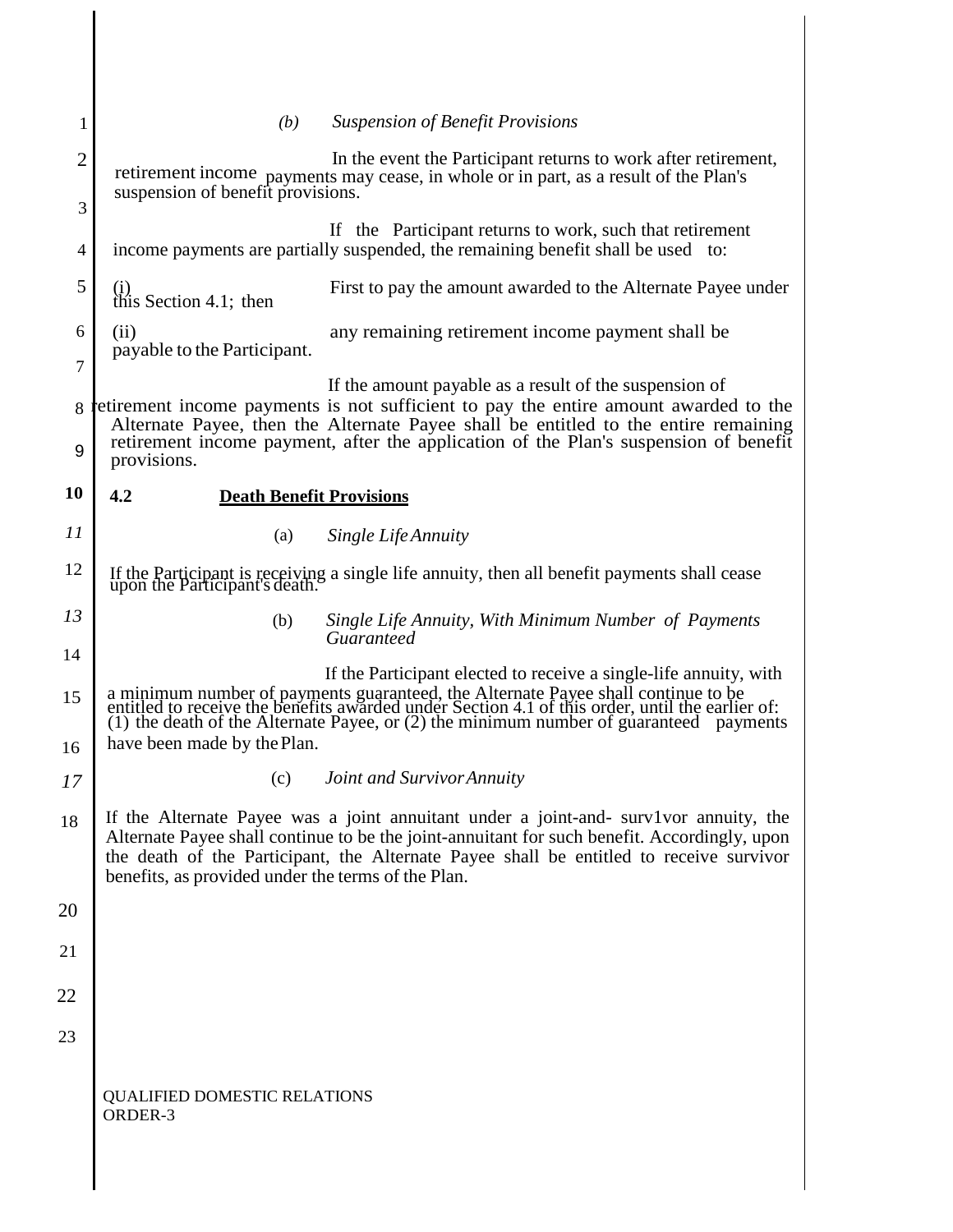| $\mathbf{1}$   |                                                                                                                                                                                                                                                                                                                                                                                                                                                                                                                           |
|----------------|---------------------------------------------------------------------------------------------------------------------------------------------------------------------------------------------------------------------------------------------------------------------------------------------------------------------------------------------------------------------------------------------------------------------------------------------------------------------------------------------------------------------------|
| $\overline{2}$ | (d)<br>Death of Alternate Payee                                                                                                                                                                                                                                                                                                                                                                                                                                                                                           |
| 3              | If the Alternate Payee predeceases the Participant, the amount                                                                                                                                                                                                                                                                                                                                                                                                                                                            |
|                | awarded to the Alternate Payee will lapse and revert to the Participant.                                                                                                                                                                                                                                                                                                                                                                                                                                                  |
| $\overline{4}$ | To the extent that Plan terms provide for an increased monthly<br>retirement income payment following the death of a joint annuitant (i.e. a "pop-up"<br>feature), the Participant shall be entitled to this increased payment.                                                                                                                                                                                                                                                                                           |
| 5              | 5.<br><b>Limitations on Order.</b> Nothing contained in this Order shall be construed                                                                                                                                                                                                                                                                                                                                                                                                                                     |
| 6              | to require the Plan:                                                                                                                                                                                                                                                                                                                                                                                                                                                                                                      |
| $\overline{7}$ | To provide for any type or form of benefits, or any option, not<br>5.1<br>otherwise provided under the Plan at the time benefits commence to the Alternate Payee;                                                                                                                                                                                                                                                                                                                                                         |
| 8              | 5.2<br>To provide increased benefits (determined on the basis of actuarial value)<br>not available to the Participant;                                                                                                                                                                                                                                                                                                                                                                                                    |
| 9              |                                                                                                                                                                                                                                                                                                                                                                                                                                                                                                                           |
| 10             | 5.3<br>To provide benefits to the Alternate Payee which are required to be<br>paid to another. Alternate Payee under another order previously determined to be a QDRO;<br>and                                                                                                                                                                                                                                                                                                                                             |
| 11             |                                                                                                                                                                                                                                                                                                                                                                                                                                                                                                                           |
| 12<br>13       | 5.4<br>To provide the payment to the Alternate Payee of benefits forfeited by<br>the Participant.<br><b>Action to Be Taken.</b> The Plan Administrator shall be provided with a copy of the<br>6.                                                                                                                                                                                                                                                                                                                         |
| 15             | Order by the Alternate Payee or Participant. Pending determination of a proposed order's<br>status as a QDRO, the Plan Administrator shall separately account within the Plan for the<br>amount ("segregated amounts") which would have been payable to the Alternate Payee (if this Order is established to be a QDRO) during the determination period, as defined in<br>Internal Revenue Code Section $41\tilde{4}(p)(7)$ . No segregation is necessary if benefits are not<br>payable during the determination period. |
| 16             |                                                                                                                                                                                                                                                                                                                                                                                                                                                                                                                           |
| 17             | 7.<br><b>Continuing Jurisdiction.</b> The Court retains jurisdiction over this matter to<br>amend this order to establish or maintain its status as a QDRO under the Retirement Equity<br>Act of 1984, as amended.                                                                                                                                                                                                                                                                                                        |
| 18             |                                                                                                                                                                                                                                                                                                                                                                                                                                                                                                                           |
| 19             |                                                                                                                                                                                                                                                                                                                                                                                                                                                                                                                           |
| 20             | DONE IN OPEN COURT this ______ day of [month], [year].                                                                                                                                                                                                                                                                                                                                                                                                                                                                    |
| 21             |                                                                                                                                                                                                                                                                                                                                                                                                                                                                                                                           |
| 22             | <b>JUDGE/COURT COMMISSIONER</b>                                                                                                                                                                                                                                                                                                                                                                                                                                                                                           |
|                |                                                                                                                                                                                                                                                                                                                                                                                                                                                                                                                           |
| 23             |                                                                                                                                                                                                                                                                                                                                                                                                                                                                                                                           |
|                | <b>QUALIFIED DOMESTIC RELATIONS</b><br>ORDER-4                                                                                                                                                                                                                                                                                                                                                                                                                                                                            |
|                |                                                                                                                                                                                                                                                                                                                                                                                                                                                                                                                           |